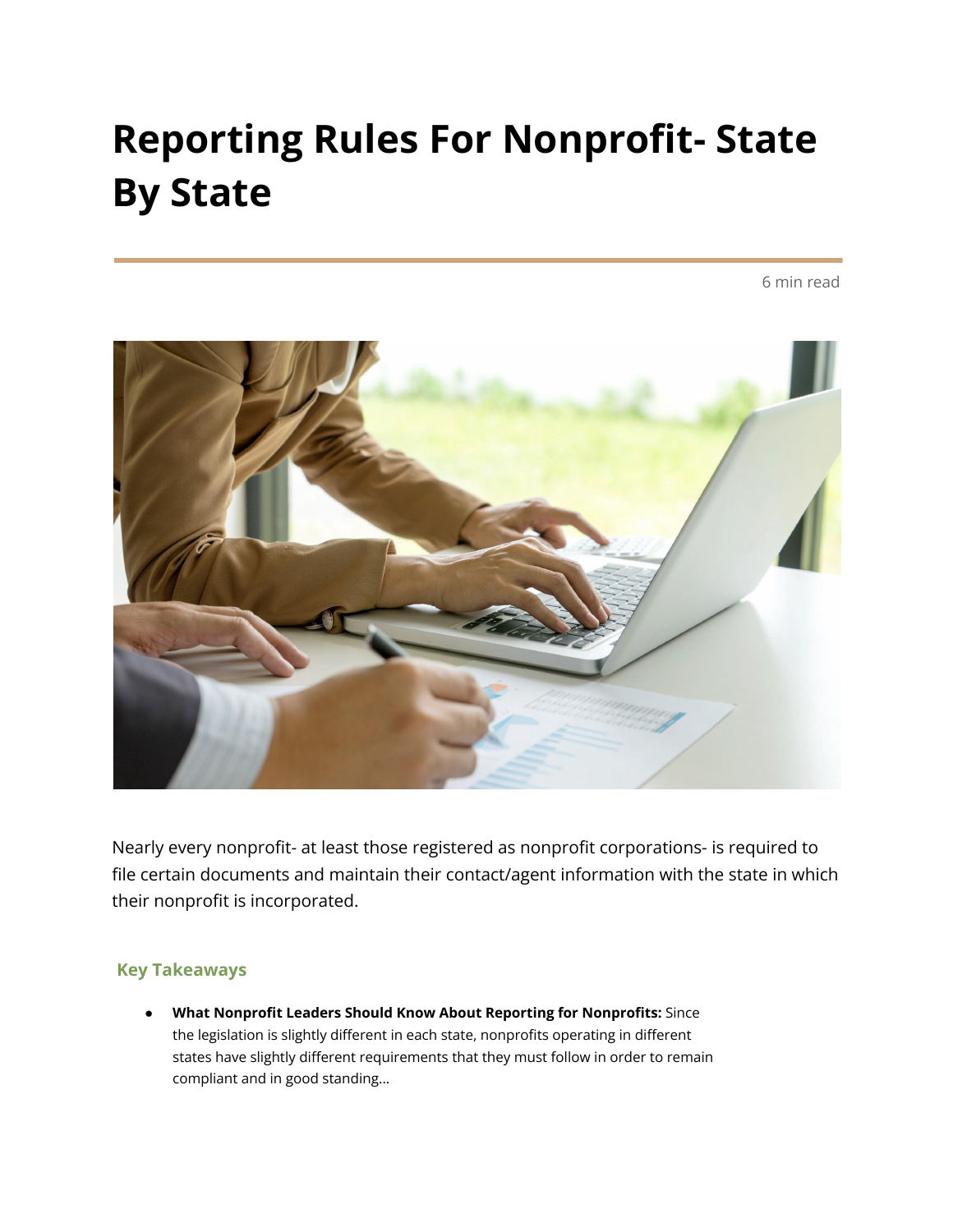- **Nonprofit Corporation Registration, Renewals, and Annual Corporate Reports:** In addition to many other benefits, incorporating a nonprofit organization enables the organization to apply for tax-exempt status, have the ability to grow, be able to...
- **Charitable Solicitation Regulations: I**n most states, it is important that the registration occurs before the organization begins soliciting (in any manner written, oral, or electronic) residents of their state for donations. Charitable solicitation laws vary, but many states also require...

The exact filing requirements and schedule of required updates and renewals differ between states, as the laws which govern nonprofits are different in different states.

If you are operating a nonprofit organization, you must be aware of the rules and regulations that govern your nonprofit based on the state in which you are incorporated and the governing bodies to which you must report.

While the specific filing and reporting requirements vary, there are some general guidelines that can help nonprofit leaders understand what they should know, which questions to ask, and where to find the statutes that govern their state's nonprofit corporation rules and regulations.

## **What Nonprofit Leaders Should Know About Reporting for Nonprofits**

The specific requirements, rules, regulations, and guidelines for official nonprofit report filing vary from state to state. We'll take a deeper look at this in a little.

Since the legislation is slightly different in each state, nonprofits operating in different states have slightly different requirements that they must follow in order to remain compliant and in good standing. Although the requirements differ between states, the following reports and filings should generally be on your radar, if you are running a nonprofit organization.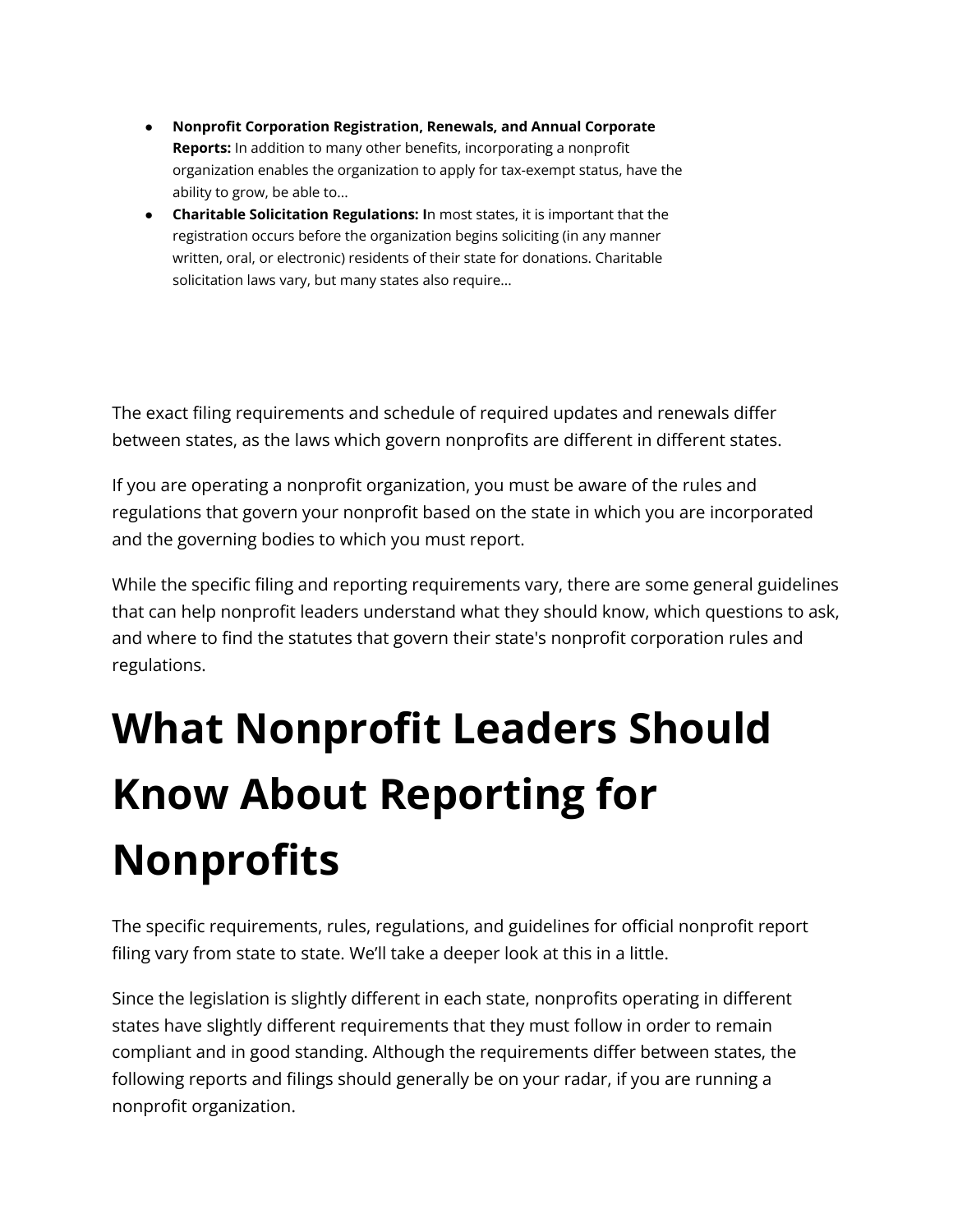# **Nonprofit Corporation Registration, Renewals, and Annual Corporate Reports**

Although not all nonprofits are required to be registered officially as a nonprofit corporation, the majority of nonprofit leaders choose to incorporate. In addition to many other benefits, incorporating a nonprofit organization enables the organization to apply for tax-exempt status, have the ability to grow, be able to increase fundraising efforts, apply for government grants and funding, and also benefit from the legal protection of personal assets for those involved in running the organization.

To incorporate an organization, you'll need to register with your state. This typically requires the nonprofit to pay a registration fee in addition to submitting information such as the type of organization, the registered agents, and contact information such as the organization's address and phone number.

Depending on the state, this registration and information will need to be renewed and updated periodically in an annual or biannual corporate report. The name of this report and the specific information to be included varies between states. A filing fee is usually required at the time the report is submitted.

Failure to maintain these filings can result in an organization losing its good standing with the state which can make it difficult to make changes to the nonprofit entities, address, and contact information. It can also affect eligibility for applications for grants and government funding.

### **Department of Labor**

If your nonprofit organization has employees, then, initially and periodically, you will likely need to file paperwork with your state's Department of Labor.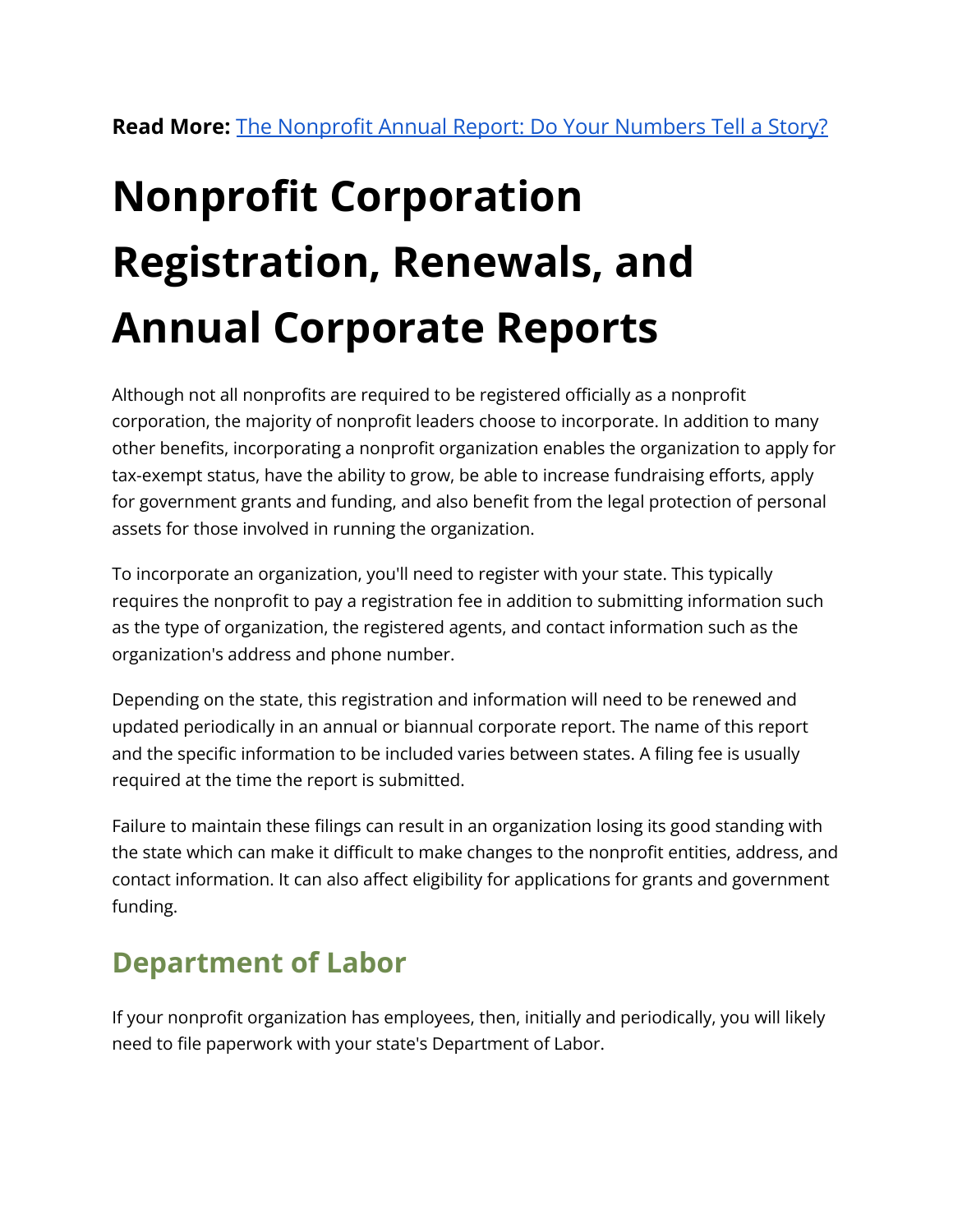### **Annual Tax Filing**

In addition to a corporate report, most states also require special financial reporting from nonprofit corporations. While several states accept the IRS Form 990, some have their own documents and filing requirements separate from the federal annual information return.

### **Read More**: [When and How Do You Know Your Nonprofit](https://www.growthforce.com/blog/nonprofit-audit) Needs To Be [Audited?](https://www.growthforce.com/blog/nonprofit-audit)

### **Filing for Tax-Exempt Status**

In some states, tax-exempt status is granted indefinitely to nonprofit organizations, other states require organizations to periodically renew their tax-exempt status. To learn more about filing and updating your nonprofit's tax-exempt status in your state, contact your state's Department of Revenue and Taxation. You can also learn more about tax-exempt filing requirements from your state's [association](https://www.councilofnonprofits.org/find-your-state-association) of nonprofits (if your state has one).

Additionally, the states have separate rules and requirements for receiving tax-exempt status on property tax and sales/use tax. If these taxes are applicable to your organization, you will need to inquire about the necessary documents for filing for tax exemption in these cases as well.

### **Charitable Solicitation Regulations**

In most states, nonprofits that actively solicit or fundraise for donations and contributions are also required to report the types of fundraising activities the nonprofit participates in. Initial registration and periodic renewal are usually both required in any state where your organization plans to fundraise – not just the state in which you operate.

Additionally, in most states, it is important that the registration occurs before the organization begins soliciting (in any manner written, oral, or electronic) residents of their state for donations. Charitable solicitation laws vary, but many states also require that the professionals working on these fundraising campaigns are also registered.

Of course, there are fees associated with initial registration and renewal filings for charitable solicitation registration. Late fees are sometimes charged to organizations that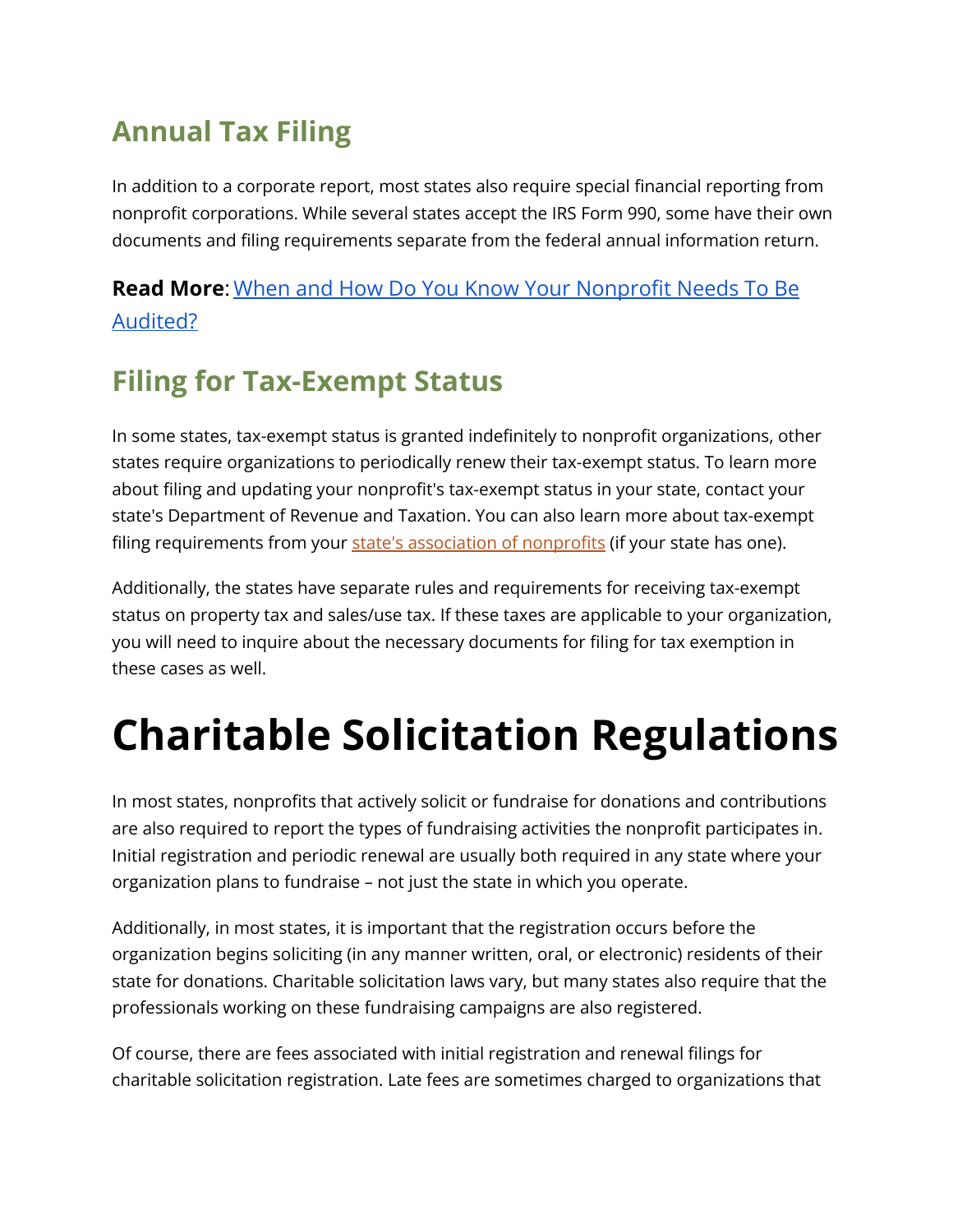are late to renew. Additionally, depending on the circumstances, failure to comply with these registration requirements can result in civil and/or criminal penalties.



Is Your [Nonprofit](https://www.growthforce.com/nonprofit-audit-checklist) Prepared For Your Next Financial Audit?

**The Complete Checklist To Make Sure Your [Organization](https://www.growthforce.com/nonprofit-audit-checklist) Is Meeting All Audit [Requirements.](https://www.growthforce.com/nonprofit-audit-checklist)**

### **State-by-State Nonprofit Reporting Statutes**

Reporting rules for nonprofits are different in each state. These rules and regulations can change periodically as your state's statutes and legal code are revised. We recommend checking your state's statutes directly at the time you are required to file for specific information on your reporting rules and regulations.

- [Alabama](https://casetext.com/statute/code-of-alabama/title-10a-alabama-business-and-nonprofit-entities-code/chapter-3-nonprofit-corporations)
- [Alaska](http://www.legis.state.ak.us/basis/statutes.asp)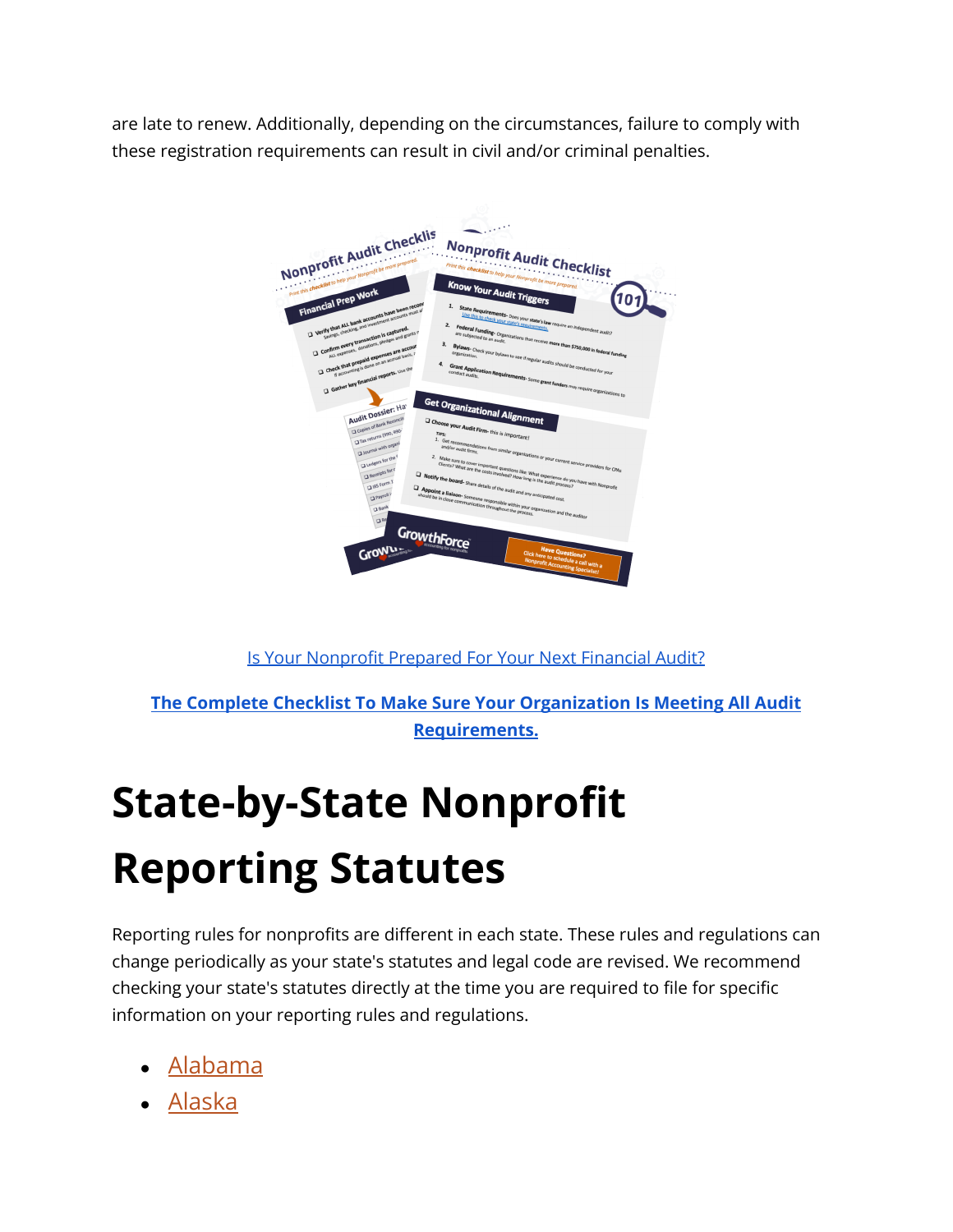- [Arizona](https://www.azleg.gov/arsDetail/?title=10)
- **[Arkansas](https://advance.lexis.com/container?config=00JAA3ZTU0NTIzYy0zZDEyLTRhYmQtYmRmMS1iMWIxNDgxYWMxZTQKAFBvZENhdGFsb2cubRW4ifTiwi5vLw6cI1uX&crid=87585f08-a0cd-44ea-8c6b-b38cd271209d&prid=dfa1be68-8e25-41c7-b02c-be337d1a4591)**
- [California](https://leginfo.legislature.ca.gov/faces/codesTOCSelected.xhtml?tocCode=CORP&tocTitle=+Corporations+Code+-+CORP)
- [Colorado](https://advance.lexis.com/container?config=0345494EJAA5ZjE0MDIyYy1kNzZkLTRkNzktYTkxMS04YmJhNjBlNWUwYzYKAFBvZENhdGFsb2e4CaPI4cak6laXLCWyLBO9&crid=a4c46af3-bb5f-4304-aaef-fb1d55c528e1)
- [Connecticut](https://www.cga.ct.gov/current/pub/chap_602.htm)
- [Delaware](https://delcode.delaware.gov/title6/c019/index.html)
- [District of Columbia](http://dccode.elaws.us/code?no=29-4)
- [Florida](https://www.flsenate.gov/Laws/Statutes/2019/Chapter617)
- [Georgia](https://rules.sos.ga.gov/GAC/590-7-1-.12)
- [Hawaii](https://www.capitol.hawaii.gov/hrscurrent/Vol08_Ch0401-0429/HRS0414D/HRS_0414D-.htm)
- [Idaho](https://legislature.idaho.gov/statutesrules/idstat/Title30/T30CH30/)
- [Illinois](https://www.ilga.gov/legislation/ilcs/ilcs3.asp?ActID=2280&ChapAct=805%26nbsp%3BILCS%26nbsp%3B105%2F&ChapterID=65&ChapterName=BUSINESS+ORGANIZATIONS&ActName=General+Not+For+Profit+Corporation+Act+of+1986%2E)
- [Indiana](http://iga.in.gov/legislative/laws/2021/ic/titles/001)
- [Iowa](https://www.legis.iowa.gov/law/iowaCode/sections?codeChapter=504&year=2015)
- [Kansas](http://www.kslegislature.org/li_2014/b2013_14/statute/017_000_0000_chapter/017_017_0000_article/)
- [Kentucky](https://apps.legislature.ky.gov/law/statutes/chapter.aspx?id=38571)
- [Louisiana](https://legis.la.gov/Legis/Law.aspx?d=76385)
- [Maine](https://legislature.maine.gov/statutes/13-B/title13-Bch0sec0.html)
- [Maryland](https://law.justia.com/codes/maryland/2010/corporations-and-associations/title-5/subtitle-2)
- [Massachusetts](https://malegislature.gov/Laws/GeneralLaws/PartI/TitleXXII/Chapter180)
- [Michigan](https://www.legislature.mi.gov/(S(2h45vzvljqb2z55f4jet4mcp))/mileg.aspx?page=getObject&objectName=mcl-Act-162-of-1982)
- [Minnesota](https://www.revisor.mn.gov/statutes/cite/317A)
- [Mississippi](https://advance.lexis.com/container?config=00JAAzNzhjOTYxNC0wZjRkLTQzNzAtYjJlYS1jNjExZWYxZGFhMGYKAFBvZENhdGFsb2cMlW40w5iIH7toHnTBIEP0&crid=5c73d650-9ba0-4200-a330-7b42f28f39d0)
- [Missouri](https://revisor.mo.gov/main/OneChapter.aspx?chapter=355)
- [Montana](https://leg.mt.gov/bills/mca/title_0350/chapter_0020/parts_index.html)
- [Nebraska](https://nebraskalegislature.gov/laws/browse-statutes.php)
- [Nevada](https://www.leg.state.nv.us/NRS/NRS-082.html)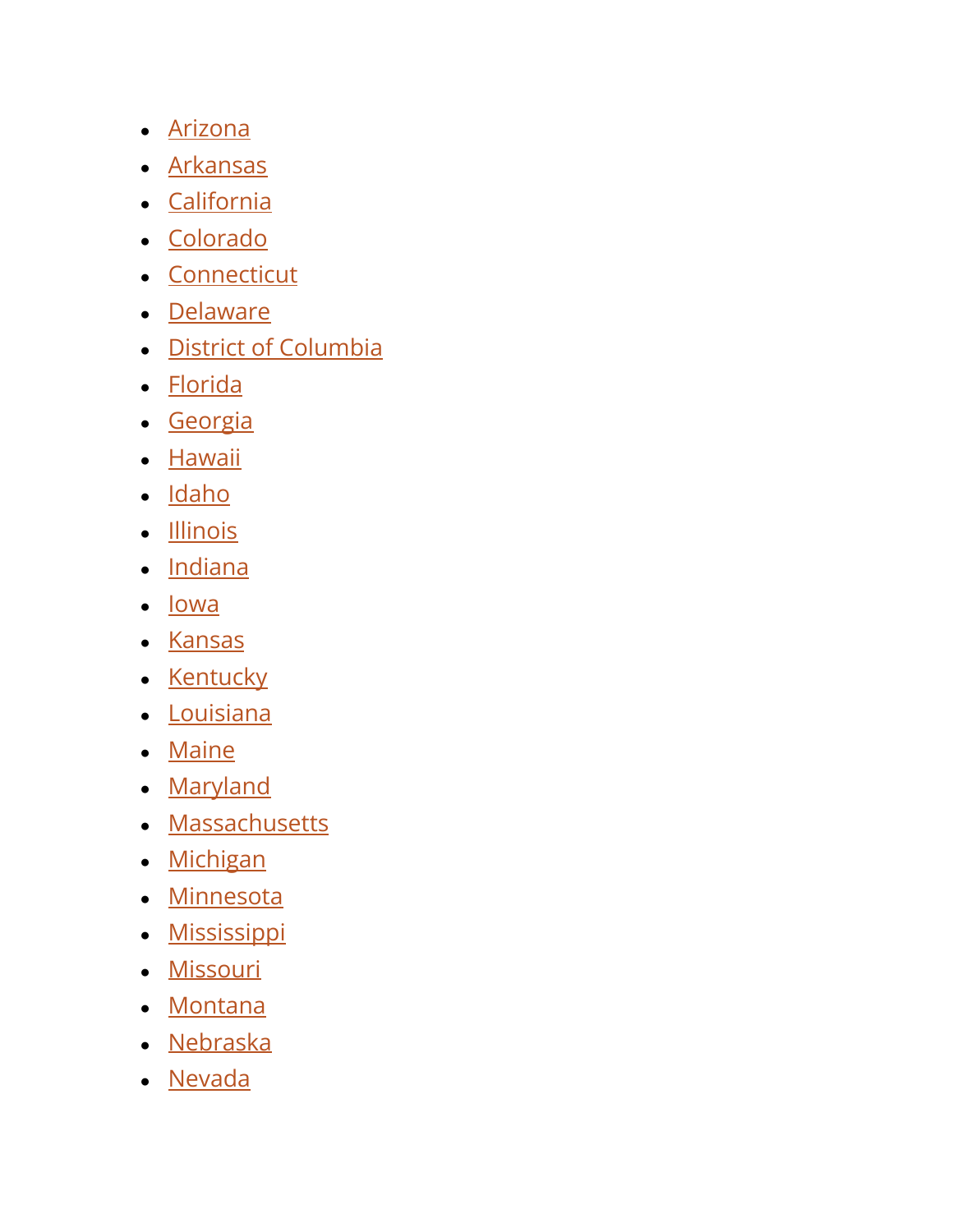- [New Hampshire](http://www.gencourt.state.nh.us/rsa/html/NHTOC/NHTOC-XXVII-292.htm)
- [New Jersey](https://nj.gov/state/dos-statutes-nonprofit.shtml)
- [New Mexico](https://nmonesource.com/nmos/nmsa/en/4400/1/document.do)
- [New York](https://www.nysenate.gov/legislation/laws/NPC)
- [North Carolina](https://www.ncleg.gov/Laws/GeneralStatuteSections/Chapter55A)
- [North Dakota](https://sos.nd.gov/business/nonprofit-services/nonprofit-corporation.html)
- [Ohio](https://codes.ohio.gov/ohio-revised-code/chapter-1702)
- [Oklahoma](http://www.oklegislature.gov/osStatuesTitle.aspx)
- [Oregon](https://www.oregonlegislature.gov/bills_laws/Pages/ORS.aspx)
- [Pennsylvania](https://www.pacodeandbulletin.gov/)
- [Rhode Island](http://webserver.rilin.state.ri.us/Statutes/TITLE7/7-6/INDEX.HTM)
- [South Carolina](https://www.scstatehouse.gov/code/t33c031.php)
- [South Dakota](https://sdlegislature.gov/Statutes/Codified_Laws/2069298)
- [Tennessee](https://advance.lexis.com/container?config=014CJAA5ZGVhZjA3NS02MmMzLTRlZWQtOGJjNC00YzQ1MmZlNzc2YWYKAFBvZENhdGFsb2e9zYpNUjTRaIWVfyrur9ud&crid=cce21194-9f84-4694-8274-5aa762525b88)
- [Texas](https://statutes.capitol.texas.gov/Docs/BO/htm/BO.22.htm)
- [Utah](https://le.utah.gov/xcode/Title16/Chapter6A/16-6a.html?v=C16-6a_1800010118000101)
- [Vermont](https://legislature.vermont.gov/statutes/title/11B)
- [Virginia](https://law.lis.virginia.gov/vacode/title13.1/chapter10/)
- [Washington](https://apps.leg.wa.gov/rcw/default.aspx?Cite=24)
- [West Virginia](https://www.wvlegislature.gov/wvcode/code.cfm?chap=31E&art=1)
- [Wisconsin](https://docs.legis.wisconsin.gov/statutes/index/index/n/nonprofit_organizations)
- [Wyoming](https://wyoleg.gov/StateStatutes/StatutesDownload)

For guidance with getting started or for assistance with interpreting ever-changing legislation, you can also seek out resources provided by organizations that are established to assist and support nonprofit corporations (such as The National Council of [Nonprofits](https://www.councilofnonprofits.org/)) or take advantage of the expertise of an attorney who is familiar with the nonprofit statutes in your state.